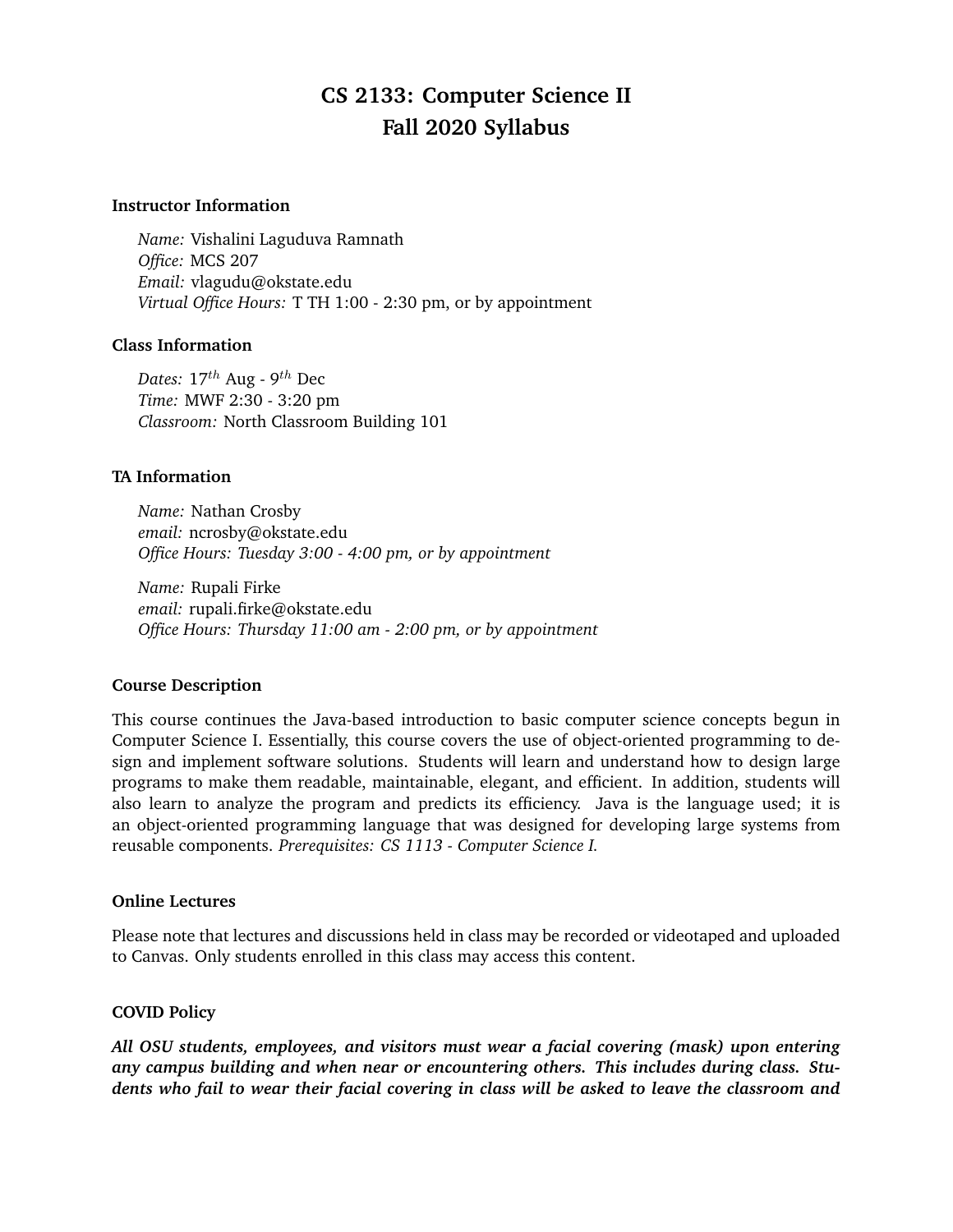*return after retrieving their facial covering. Students who continuously fail to comply with this university expectation will be referred to Student Conduct for the Student Code of Conduct's Failure to Comply policy. All Student must follow the seating arrangement while in class. Attendance will be taken before every class starts, this will not count towards your grade. This is for the purpose of contact tracing.*

## **Textbook,& Software**

No particular book is *required* for this course. However, I would recommend the following books for reference.

Textbook1: *Walter Savitch, Java: An Introduction to Problem Solving and Programming (8th Edition)* Textbook2: *Introduction to Java Programming, Brief Version, 10E. Daniel Liang.*

## **Course Outline and Tentative Schedule**

- Week 1 Getting Started, Java introduction
- Week 2 Object Oriented Programming Objects, Classes
- Week 3 File I/O, Debugging, Testing
- Week 4 Arrays, Recursion
- Week 5 Inheritance, Polymorphism
- Week 6 Interfaces
- Week 7 Comparable Interfaces, GUI
- Week 8 More GUI and Midterm
- Week 9 Model View Controller
- Week 10 Exception Handling, Stream IO
- Week 11 Java Generics, Searching and Sorting
- Week 12 Analysis of Order of Growth, Linked List
- Week 13 Stacks, Queues, Heaps, Trees
- Week 14 Introduction to Dynamic Programming, Regular expression
- Week 15 Fall Break
- Week 16 Pre-Finals week
- Week 17 Finals week

## **Class Participation**

Students are responsible for any material covered in class. Some of the material covered in class will not be in the textbook. Announcements about tests etc. will be made in class and/or by email. All the lecture recordings will be posted on Canvas. Students are to check their emails regularly (using their class accounts).

## **Assignments, Quizzes and Exam**

• Assignments will usually be due on Wednesdays/Friday at midnight. We will often go over assignments in class the next Monday. Late assignments will be penalized 10%.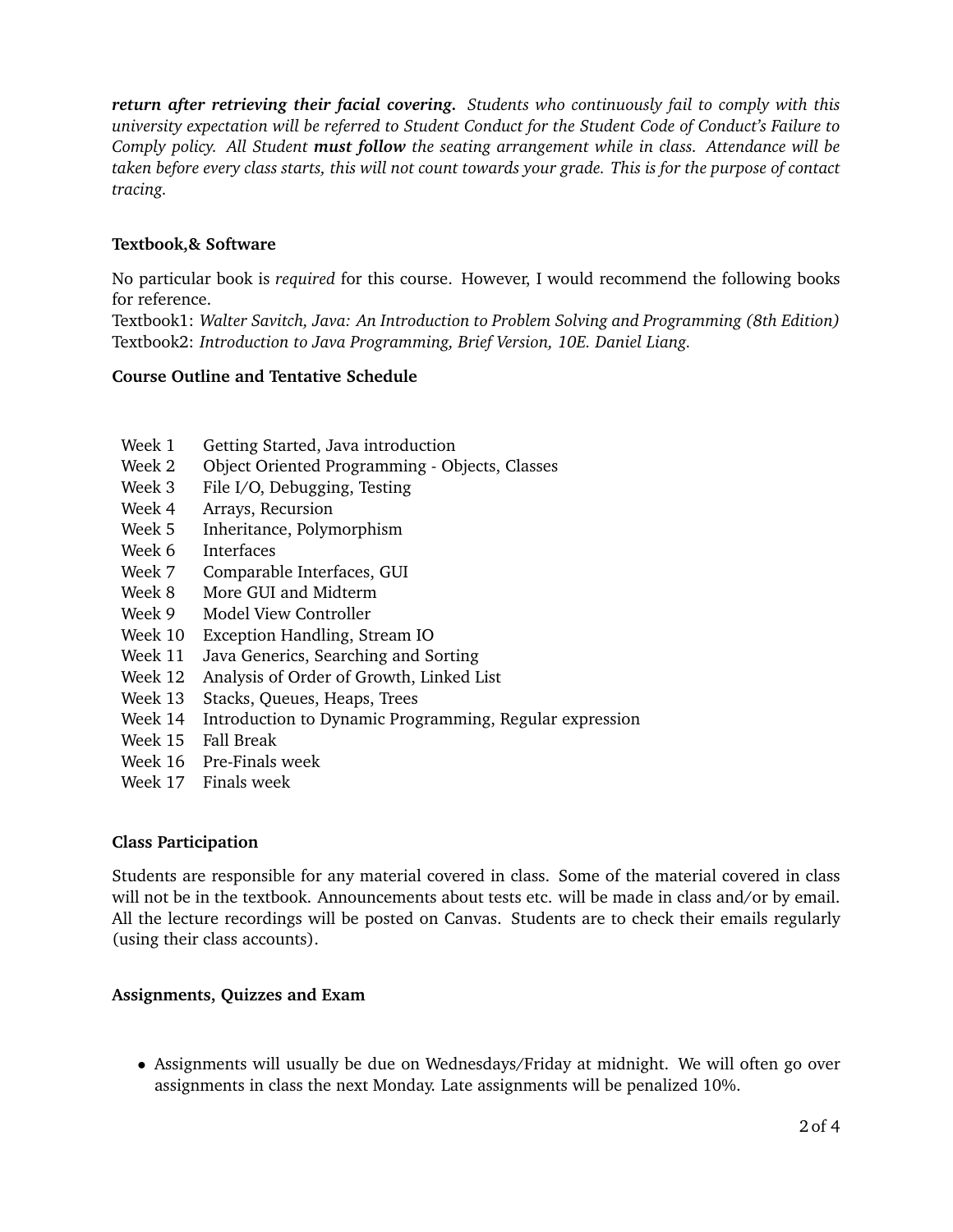- If you need an extension on any Assignment for any reason, contact your instructor in a timely fashion, as permitted by the need.
- Assignments should be handed in to the D2L dropbox (online.okstate.edu) as a single .zip file. Your programming projects will be tested using jGrasp. Ensure proper setup for 100% grades.
- There will be two exams, a midterm and a comprehensive final. These will account for 40% of your grade, and the final counts for twice as much as the midterm. You will be permitted one sheet of handwritten notes for each.
- Academic integrity is taken very seriously. You are permitted to discuss the course material with fellow students in general terms, but the programs you write must be your own. Code copied from each other or found on the web will result in an automatic zero for the assignment,and may even result in earning an 'F!' for the course and facing academic disciplinary measures.
- There will be a Quiz at the end of every week on Canvas. It is open book and open notes.

## **Grading**

The course grade is determined by the following components:

| Midterm $+$ Final Exam $-40\%$ |     |
|--------------------------------|-----|
| Assignment                     | 50% |
| Quizzes                        | 10% |

Final grades will be assigned according to the following scale,

| Grade A | 90-100% |
|---------|---------|
| Grade B | 80-89%  |
| Grade C | 70-79%  |
| Grade D | 60-69%  |
| Grade F | 0-59%   |

## **DEPARTMENT POLICIES**

**Drop and Add Policy:** Students will be allowed to drop as long as the University permits them to do so. A grade of W or F will be determined on the basis of the points earned until that time.

**Academic Dishonesty/misconduct:** The Computer Science departmental policy for academic dishonesty and misconduct applies to this class. In addition, a student attempting to gain unfair advantage by keeping an examination paper longer than the time permitted is guilty of academic misconduct.

**Computer Usage:** The Computer Science departmental policy for computer usage applies to this class. Exceptions will be made for students whose companies permit use of company machines for academic work. Students taking advantage of the exception must have two-way email access.

**Americans with disabilities act:** The Computer Science departmental policy for students with